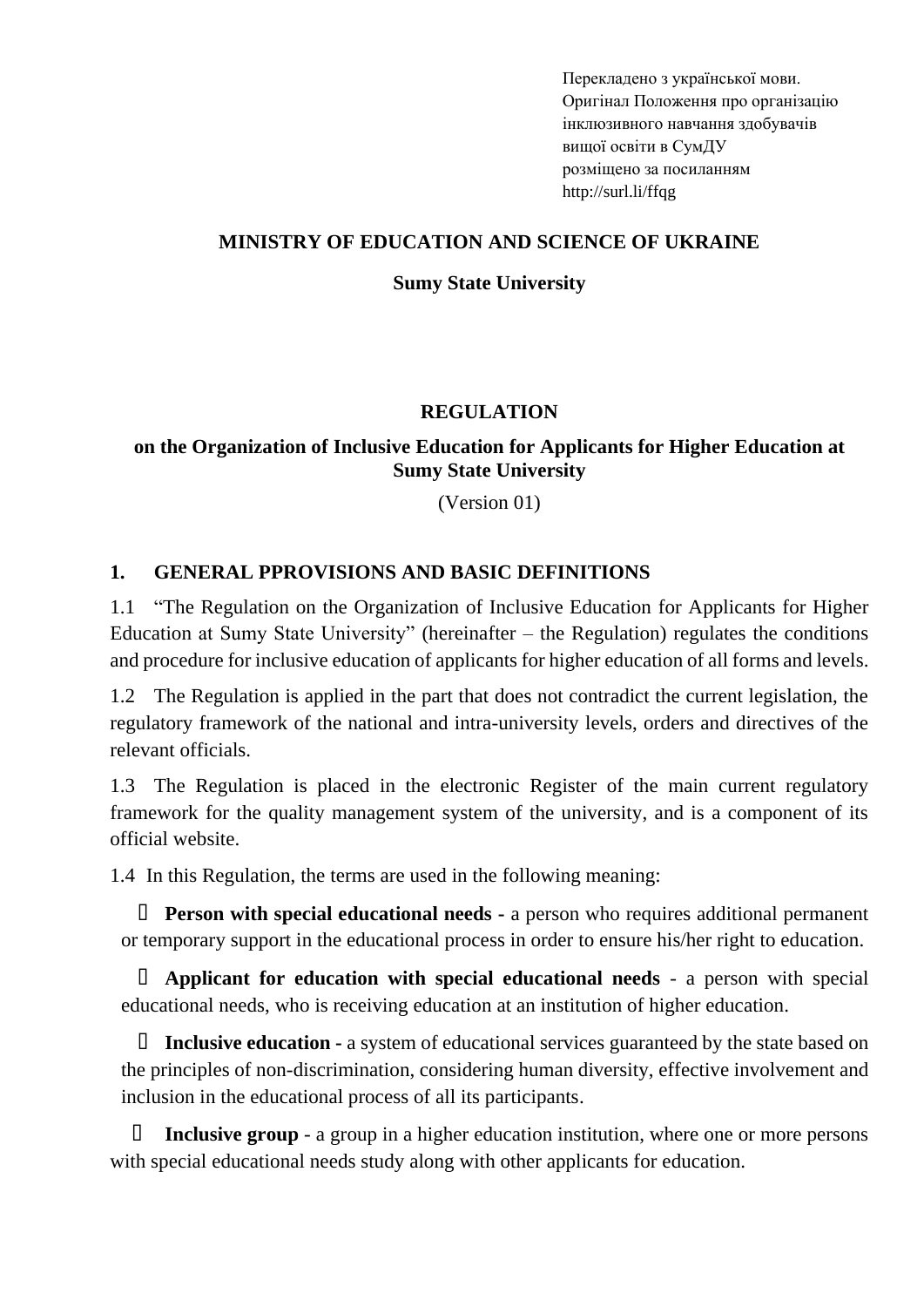Inclusive educational environment - a set of conditions, methods and means of their implementation for joint training, upbringing and development of applicants for education, considering their needs and capabilities.

# **2 ORGANIZATIONAL CONDITIONS FOR INCLUSIVE LEARNING**

2.1 The main goal of organizing inclusive education at SumDU is to implement the right of persons with special educational needs to receive high-quality higher education, considering the needs and capabilities of such persons.

2.2 Inclusive education at SumDU is implemented using personality-oriented technologies - forms of organizing the educational process aimed at providing psychological and pedagogical conditions for motivating the educational activities of an applicant for higher education with special educational needs. These technologies are implemented through the variability and alternativeness of the content and forms of education, consider the individual characteristics of the applicant for higher education, his state of health, the characteristics of the perception of educational information and life goals to ensure conditions for active cognitive activity, self-control and creating a situation of success in educational activities.

2.3 Applicants for "Bachelor's," "Master's" and "Ph.D.'s" degrees have the right to inclusive education, namely, the applicants with special educational needs of the following categories:

- **–** with impaired vision, hearing, musculoskeletal system; diseases of the nervous system;
- **–** with mental retardation, intellectual disabilities, complex speech disorders (including dyslexia), other complex developmental disorders (including autism spectrum disorders);
- with a pacemaker or other electronic implant or device;
- **–** having diseases that require constant medical supervision, or the periodic implementation of individual medical procedures to ensure human life and/or control its condition;
- **–** residing in the temporarily occupied territory, or in settlements on the territory of which state authorities temporarily do not exercise their powers, or in settlements located on the line of military contact;
- **–** having the status of "internally displaced" and other categories defined by regulatory legal acts.

2.4 Inclusive training of applicants with special educational needs at SumDU provides individual training according to an individual schedule in general academic groups or training in inclusive groups.

2.5 The specifics of training applicants with special educational needs in the form of an individual schedule are regulated by the "Regulation on the procedure for training applicants for higher education according to an individual schedule" at Sumy State University.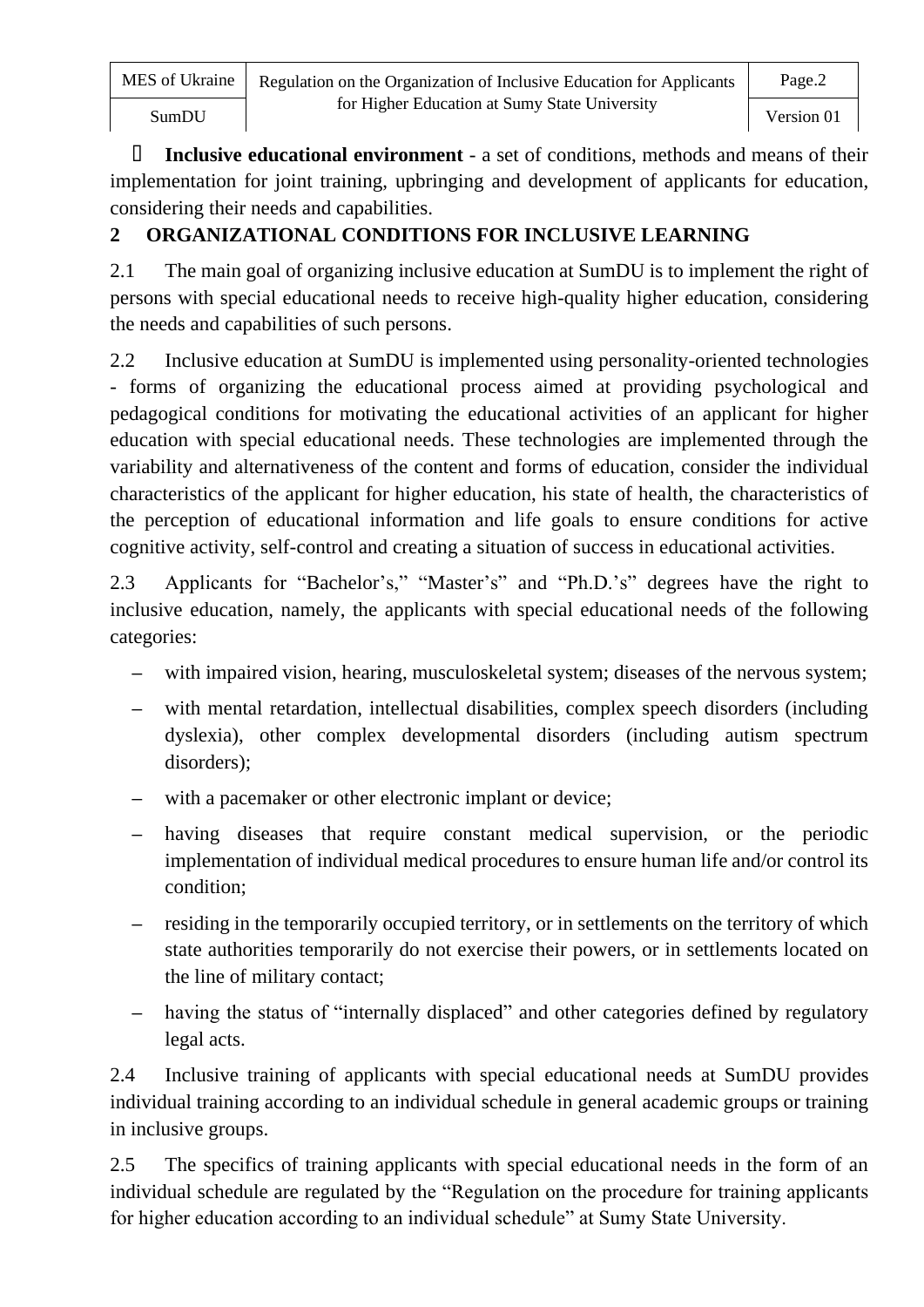2.6 An inclusive group is created in the presence of a written request from an applicant with special educational needs according to the template in Appendix 1 or one of the parents (other legal representatives) according to the template in Appendix 2. An individual rehabilitation programme for a person with a disability (if any) is attached to the application as well as other documentation confirming that the person has special educational needs.

2.7 The maximum number of students with special educational needs in one group is determined based on the individual characteristics of educational and cognitive activities of such students, specialties, classroom suitability, etc.

2.8 An inclusive group is formed by the order of the Rector according to the template of Appendix 3 and provides for the granting of the status of an "inclusive group" to the one among whose applicants there is an applicant(s) with special educational needs.

## **3. PECULIARITIES OF IMPLEMENTATION OF INCLUSIVE LEARNING**

3.1 Based on the application of paragraph 2.8, the Director of the institute/Dean of the faculty organizes work to provide applicants for education with special educational needs with special educational and rehabilitation support, which provides for:

- o Training and organizational support, which includes:
- **–** preparation of an individual curriculum for the applicant using personality-oriented teaching methods and considering the individual characteristics of educational and cognitive activities, recommendations of an individual rehabilitation programme for a person with a disability (if any) and/or a conclusion on a comprehensive psychological and pedagogical assessment of the applicant's development (if any) provided by inclusive resource centers. An individual curriculum may provide for, if required in a specific case, the introduction of the necessary modifications and adaptations of teaching methods and strategies, types of training sessions and tasks (replacing laboratory classes and/or practical exercises with the implementation of tasks specially developed by the department, etc.), current and final assessment, etc.;
- **–** preparation of special individual tasks, covering the content of the disciplines of the curriculum, with the use of optimal forms of interaction of the applicant for higher education, including distance technology, e-learning and blended learning;
- **–** ensuring the accessibility of classrooms for students with special needs or inclusive groups in which they study;
- **–** planning classes in buildings and classrooms equipped in accordance with state building codes, rules and standards - ДБН B.2.2-17: 2006 "Buildings and structures. Availability of buildings and structures for low mobility groups";
- **–** monitoring the implementation of the individual curriculum;
- **–** organization of individual consultations and control measures.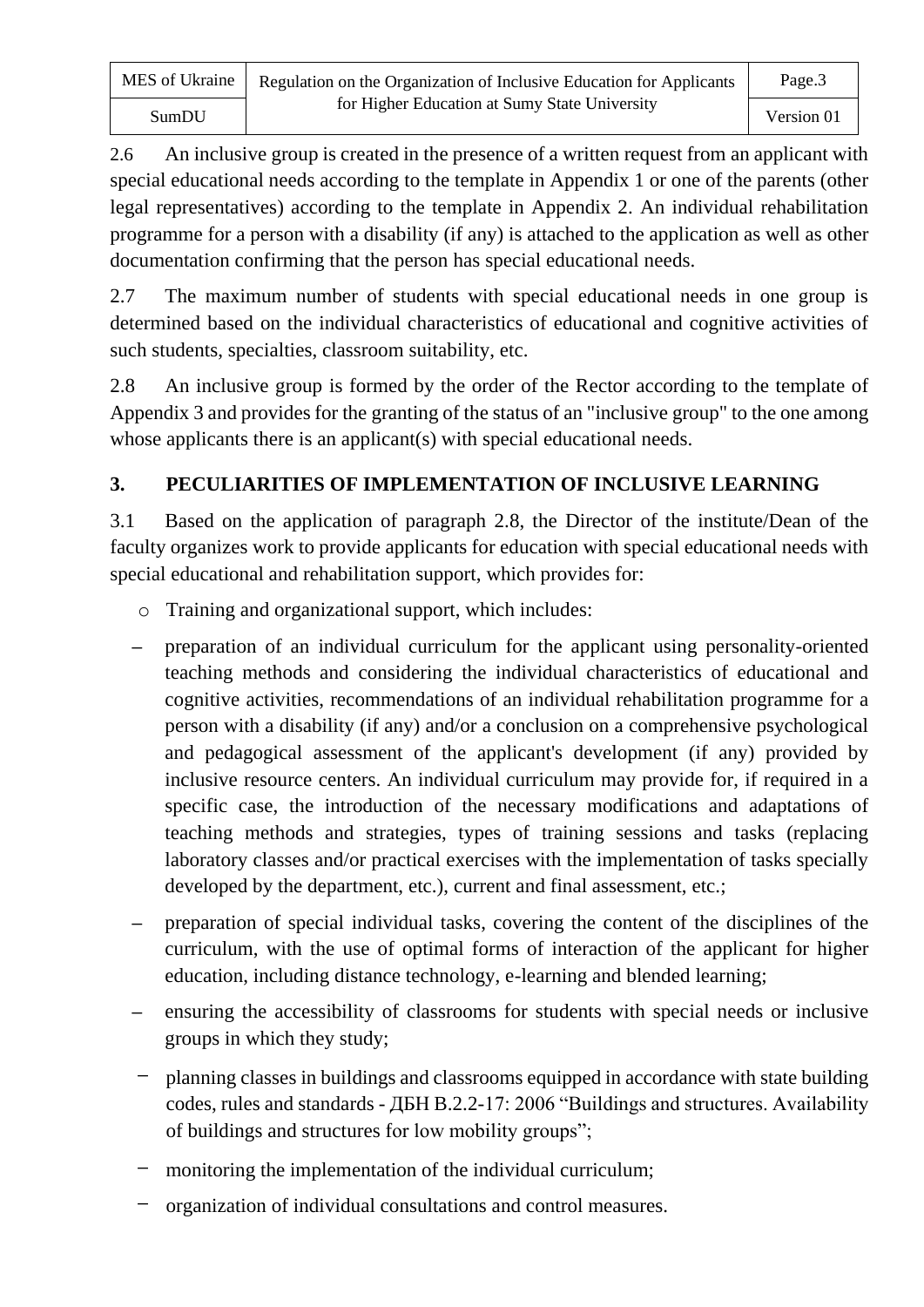| MES of Ukraine | Regulation on the Organization of Inclusive Education for Applicants | Page.4     |
|----------------|----------------------------------------------------------------------|------------|
| SumDU          | for Higher Education at Sumy State University                        | Version 01 |

- o Psychological and pedagogical support, including the provision of psychological and pedagogical assistance (individual counseling, psychological diagnostics, psychoprophylactic and training work, etc.) to applicants for education with special educational needs during the educational process, which is provided by the staff of the Psychological Service of SumDU.
- o Social support, which provides for the creation of conditions for social and household support for applicants for education with special educational needs, including the provision of information and assistance in settling in a hostel, obtaining technical means of rehabilitation, organizing volunteer assistance to support such applicants for education. Social support is provided by the staff of the Department of Social Work with Student Youth of SumDU.

## **4. FINAL PROVISIONS**

4.1 The Regulation enters into force from the next day after its approval by order of the Rector.

4.2 By order of the Rector or by order of the Rector by decision of the Academic Council of the University or the relevant advisory body, the Regulations may be amended and supplemented. In the same order, the Regulations shall be repealed.

4.3 University officials are responsible for updating the Regulations and monitoring compliance with its requirements in accordance with their functional responsibilities.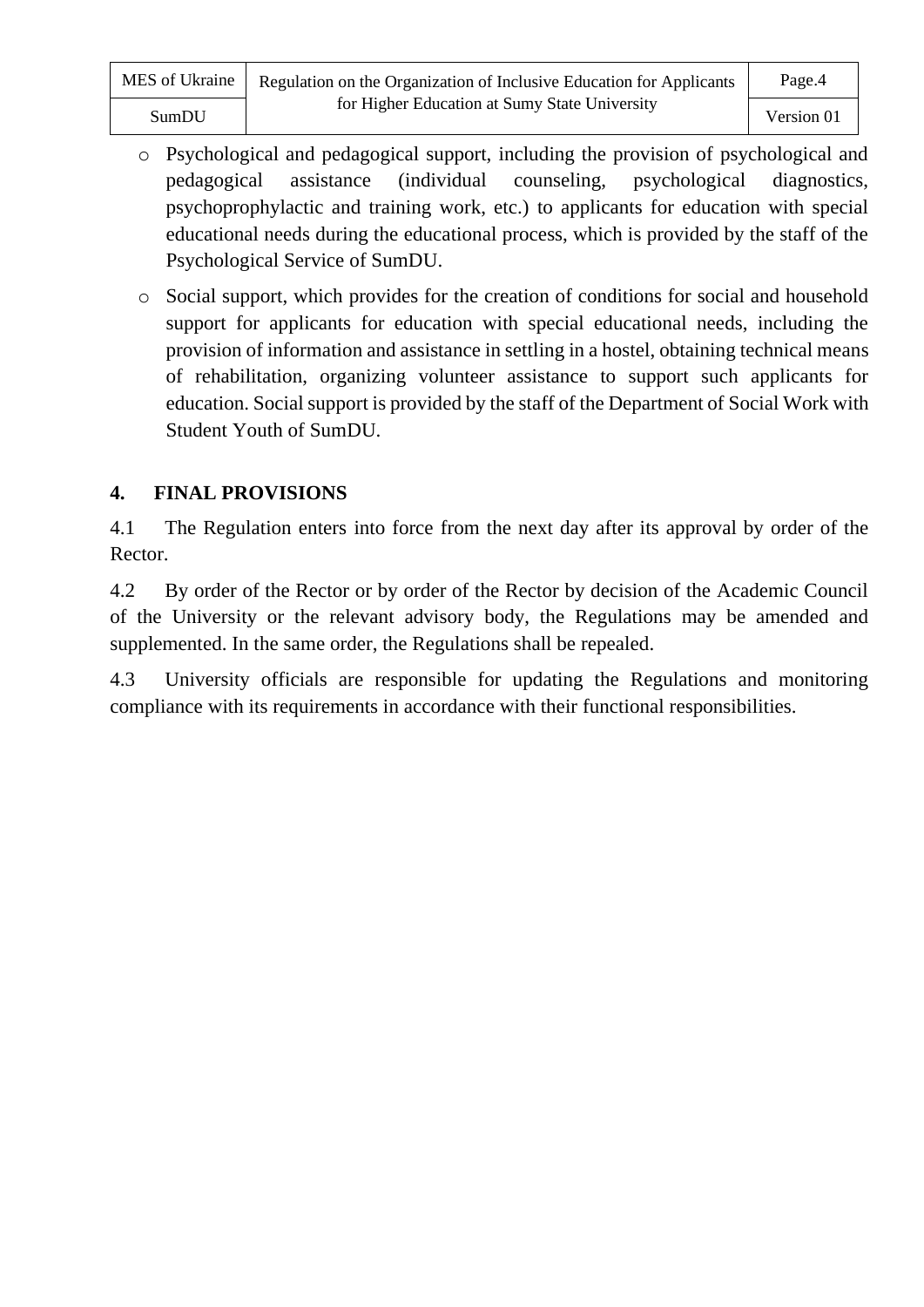| MES of Ukraine                                    | Regulation on the Organization of Inclusive Education for Applicants for<br>Higher Education at Sumy State University                                                                                                                                                                                                                                                                         | Page 5                 |  |
|---------------------------------------------------|-----------------------------------------------------------------------------------------------------------------------------------------------------------------------------------------------------------------------------------------------------------------------------------------------------------------------------------------------------------------------------------------------|------------------------|--|
| SumDU                                             | Annex 1-Template of the Application for transfer to study in an inclusive<br>group                                                                                                                                                                                                                                                                                                            |                        |  |
|                                                   | Template version 01.<br>Approved by order<br>No. 0823-I dated November11, 2019                                                                                                                                                                                                                                                                                                                |                        |  |
| <b>AGREED</b>                                     |                                                                                                                                                                                                                                                                                                                                                                                               |                        |  |
|                                                   |                                                                                                                                                                                                                                                                                                                                                                                               |                        |  |
| (Signature)                                       |                                                                                                                                                                                                                                                                                                                                                                                               |                        |  |
|                                                   | (Surname, name and patronymic name of the applicant for higher education)                                                                                                                                                                                                                                                                                                                     |                        |  |
|                                                   | (Bachelor/Master/Ph.D.)                                                                                                                                                                                                                                                                                                                                                                       |                        |  |
|                                                   | of the group $\frac{1}{\sqrt{1-\frac{1}{2}}}\left\{ -\frac{1}{2} + \frac{1}{2} + \frac{1}{2} + \frac{1}{2} + \frac{1}{2} + \frac{1}{2} + \frac{1}{2} + \frac{1}{2} + \frac{1}{2} + \frac{1}{2} + \frac{1}{2} + \frac{1}{2} + \frac{1}{2} + \frac{1}{2} + \frac{1}{2} + \frac{1}{2} + \frac{1}{2} + \frac{1}{2} + \frac{1}{2} + \frac{1}{2} + \frac{1}{2} + \frac{1}{2} + \frac{1}{2} + \frac$ |                        |  |
|                                                   | (Abbreviation of the group)                                                                                                                                                                                                                                                                                                                                                                   |                        |  |
|                                                   | <b>APPLICATION</b>                                                                                                                                                                                                                                                                                                                                                                            |                        |  |
|                                                   | for transfer to study in an inclusive group                                                                                                                                                                                                                                                                                                                                                   |                        |  |
|                                                   |                                                                                                                                                                                                                                                                                                                                                                                               |                        |  |
|                                                   | I kindly ask you to transfer me to study in an inclusive group due to                                                                                                                                                                                                                                                                                                                         |                        |  |
|                                                   | (Give reason $\binom{1}{1}$                                                                                                                                                                                                                                                                                                                                                                   |                        |  |
|                                                   |                                                                                                                                                                                                                                                                                                                                                                                               |                        |  |
|                                                   | I have read and agree with the terms of transfer to study in an inclusive group.                                                                                                                                                                                                                                                                                                              |                        |  |
|                                                   | Find attached to the application:                                                                                                                                                                                                                                                                                                                                                             |                        |  |
|                                                   | 2)                                                                                                                                                                                                                                                                                                                                                                                            |                        |  |
|                                                   |                                                                                                                                                                                                                                                                                                                                                                                               |                        |  |
|                                                   | $\frac{1}{20}$ , 20                                                                                                                                                                                                                                                                                                                                                                           |                        |  |
|                                                   |                                                                                                                                                                                                                                                                                                                                                                                               |                        |  |
|                                                   | (Signature)                                                                                                                                                                                                                                                                                                                                                                                   |                        |  |
|                                                   |                                                                                                                                                                                                                                                                                                                                                                                               |                        |  |
|                                                   |                                                                                                                                                                                                                                                                                                                                                                                               |                        |  |
|                                                   | Include in the list of applicants to the academic group_______, which has/does not have                                                                                                                                                                                                                                                                                                       |                        |  |
| inclusive status                                  |                                                                                                                                                                                                                                                                                                                                                                                               |                        |  |
|                                                   |                                                                                                                                                                                                                                                                                                                                                                                               |                        |  |
|                                                   |                                                                                                                                                                                                                                                                                                                                                                                               |                        |  |
| (Position <sup>3</sup> )                          | (Abbreviation of the unit)<br>(Signature)                                                                                                                                                                                                                                                                                                                                                     | (Surname and initials) |  |
|                                                   |                                                                                                                                                                                                                                                                                                                                                                                               |                        |  |
|                                                   |                                                                                                                                                                                                                                                                                                                                                                                               |                        |  |
| 1)                                                | Specify "disability" as "inability to attend an educational institution (according to the recommendations of the health and social                                                                                                                                                                                                                                                            |                        |  |
| protection authorities)," etc.;                   | $^{2)}$ Specify the type of document confirming that a person has special educational needs (individual rehabilitation programme for a                                                                                                                                                                                                                                                        |                        |  |
| person with a disability, etc.);<br>$3)$ Specify: |                                                                                                                                                                                                                                                                                                                                                                                               |                        |  |

**<sup>–</sup>** Director of the Department for Human Resources and Staff Development - for applicants for the degree of "Doctor of Philosophy";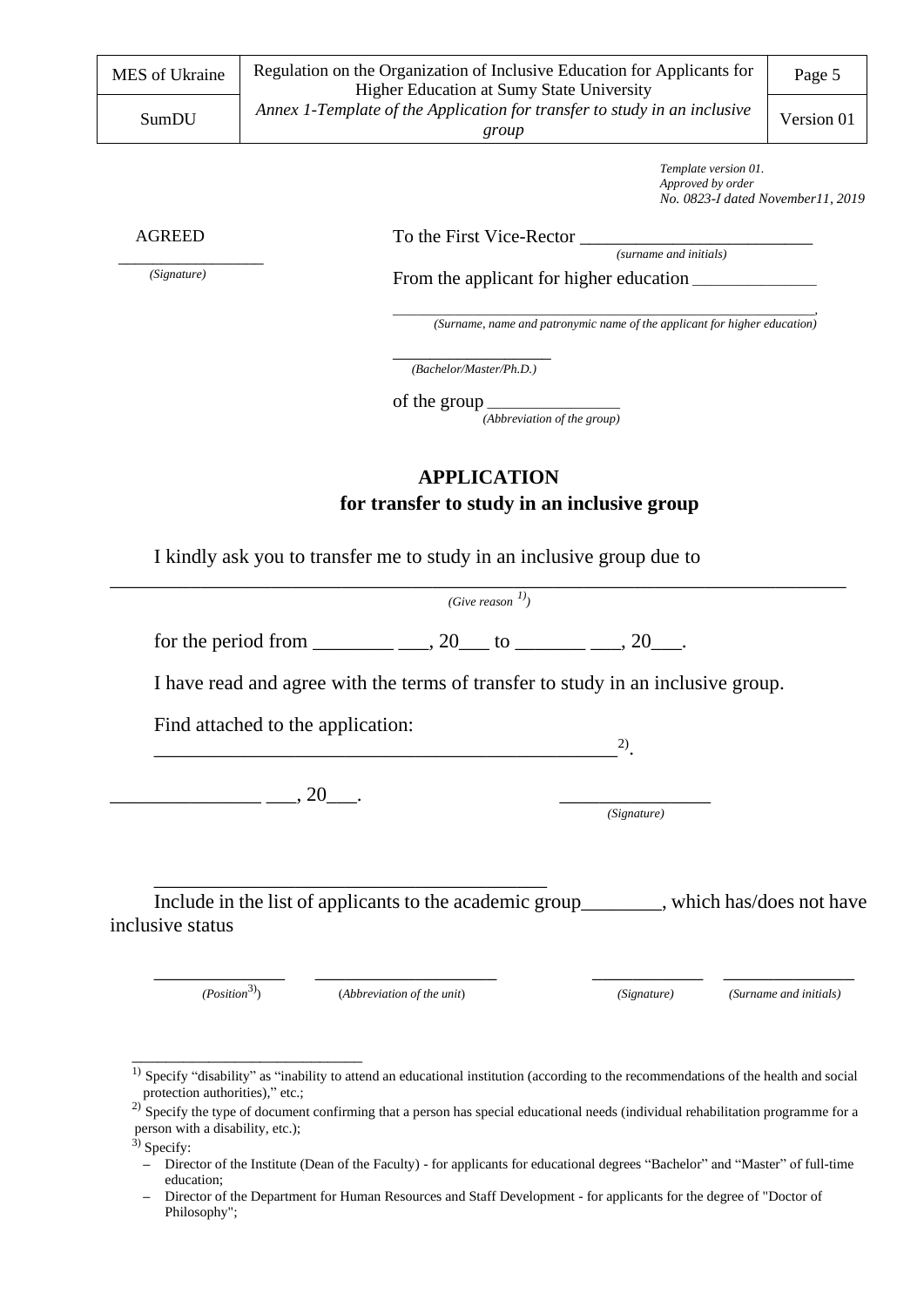| MES of Ukraine | Regulation on the Organization of Inclusive Education for Applicants for<br><b>Higher Education at Sumy State University</b> | Page 6     |
|----------------|------------------------------------------------------------------------------------------------------------------------------|------------|
| SumDU          | Annex 1-Template of the Application for transfer to study in an inclusive<br>group                                           | Version 01 |

**–** Director of the Center for Extramural and Distance Education - for the transfer of applicants for educational degrees "Bachelor" and "Master" of distance learning.